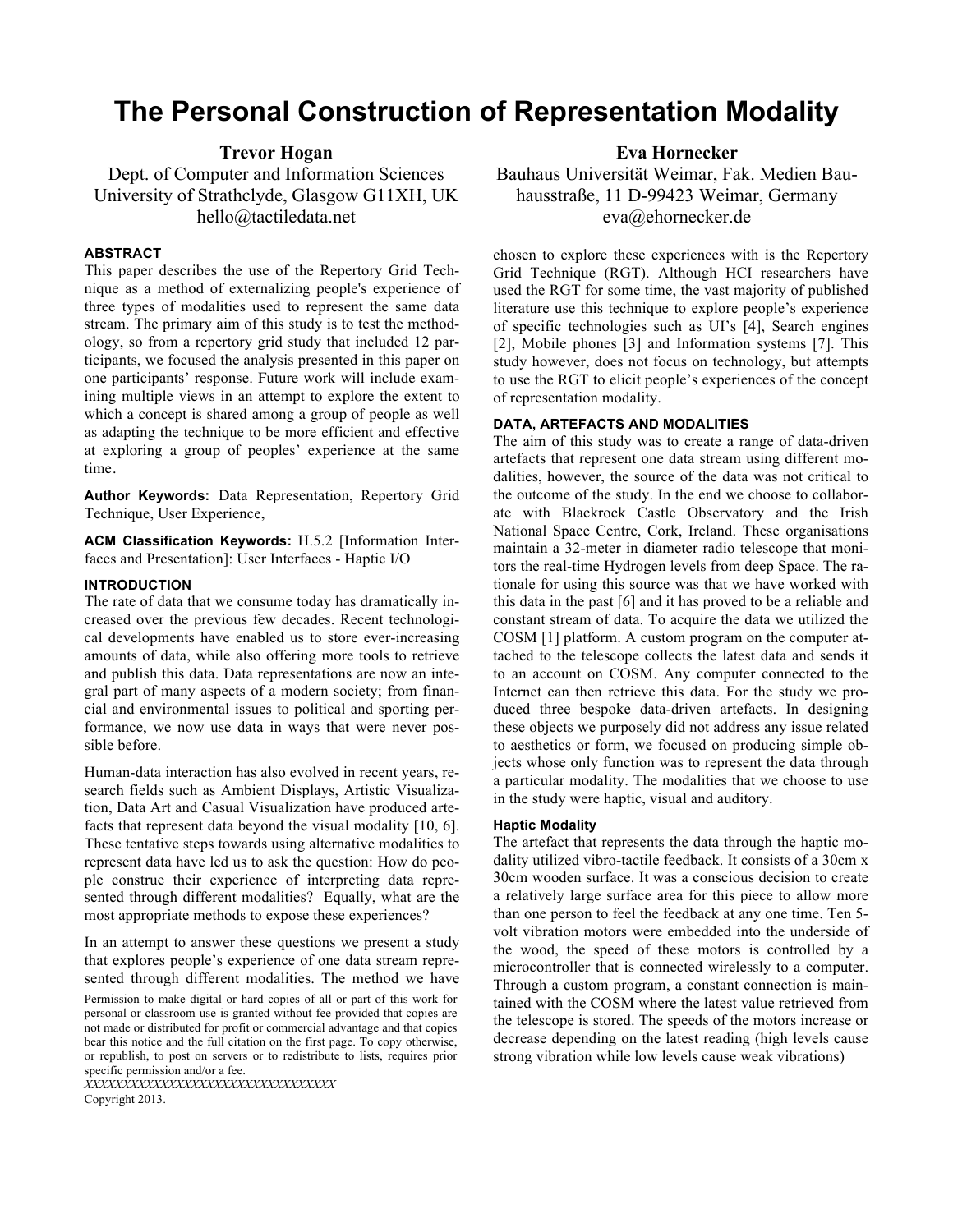

#### **Visual Modality**

The object that represents the data through the visual modality uses a range of colours from green through to red emitted from 4 RGB LED's as its output. The artefact consists of a hollow wooden cube (10cm side) with a 2cm hole in the top face. A microcontroller, which is housed in the interior of the cube, controls the colour of the light being emitted from the LED's. This artefact is also connected wirelessly to the same program that the haptic artefact, which processes the latest reading from the radio telescope at a rate of 60-times per second. When the program captures high values it instructs the microcontroller to emit red light from the LED's. If however the reading is low it instructs the LED's to glow green, values in-between these two extremes cause the LED's to emit the full range of colours in the colour spectrum between red and green (i.e. medium values triggers purple light, medium-high values triggers orange light and so on).

#### **Auditory Modality**

This piece consisted of a custom program that dynamically generates a digital sound and plays it through a set of headphones connected to the computer. The frequency that this sonic tone is played represents the latest data values. The headphones are connected to a computer that is running the program that all the artefacts were connected to. When the program reads the latest value from the COSM server it translated this value into the frequency that the sound should be played at. The higher the Hydrogen values the higher the frequency of the tone and visa versa.

## **RESEARCH METHODOLOGY**

The Repertory Grid Technique (RGT) is a methodological extension of George Kelly's Personal Construct Theory (PCT) and is used to systematically elicit the way people construe their experience of objects, people and events [1]. PCT is based on the belief that humans draw their understanding and description of the world they inhabit based upon their own personal experiences and that they distil these into labels (Personal Constructs) that are bipolar dimensions (i.e. sad – happy.) As a method to elicit these per-

sonal constructs, the RGT, over time, has been used across many disciplines and has been extended and customised to best fit its particular context of use [11]. However, generally, each variation and adaptation of the RGT still contains three major components: Elements, Constructs and Links.

*Elements* are the objects, people or events that are under investigation during the study. The participant, as part of the study, may be asked to select these elements themselves, but in most cases the researcher will provide the participant with a set of elements. In our case the elements consisted of three artefacts that represented the same data using different modalities (haptic, visual and auditory).

*Constructs* are the bipolar descriptions or attributes that the participant assigns to each element. These constructs are usually elicited during an interview that takes place after the participant has been made familiar with the elements used in the study. In our case, the first construct elicited from participant 6 (see fig. 1) was: {*Unfamiliar -Familiar*} this bipolar dimension is used by this participant to describe his experience of the three elements.

*Links* are methods of connecting the elements to the elicited constructs. The links help to explain how each participant construe each element relative to each construct. This is typically accomplished by rating or ranking the elements against each construct. In our case participant 6 rated the auditory modality as 1 (Likert 1-7) against the construct {*Unfamiliar - Familiar*} with 1 being unfamiliar and 7 being familiar (see fig. 1). This may be interpreted as meaning that the participant believes that representing data through the auditory feels extremely unfamiliar to him. In all, 12 individuals (8 male, 4 female) participated in the study, all of which were final-year digital media students. Their mean age was 23 years (Min = 21, Max = 26). The RGT session took place in a large room with all three artefacts located at separate corners of the room. Each participant took part in an individual session which lasted approximately 40 minutes, it was facilitated by one researcher and was recorded using both video and audio equipment.

#### **Procedure**

The 3 components of a typical RGT study (elements, constructs and links) typically have a stage within a RGT session dedicated to them. Here we describe these stages while highlighting further details about our study.

*Element Familiarization:* This stage is dedicated to making the participant familiar with the elements under investigation in the study. The researcher typically introduces the participant to the elements and allows some time for him/her to interact with them. During our study, following a short introduction and explanation of each artefact, the participant was allowed 15 minutes to engage with all three elements, if they felt they needed more time they were offered as long as they needed. A researcher was present in the room at all times to answer any questions, while also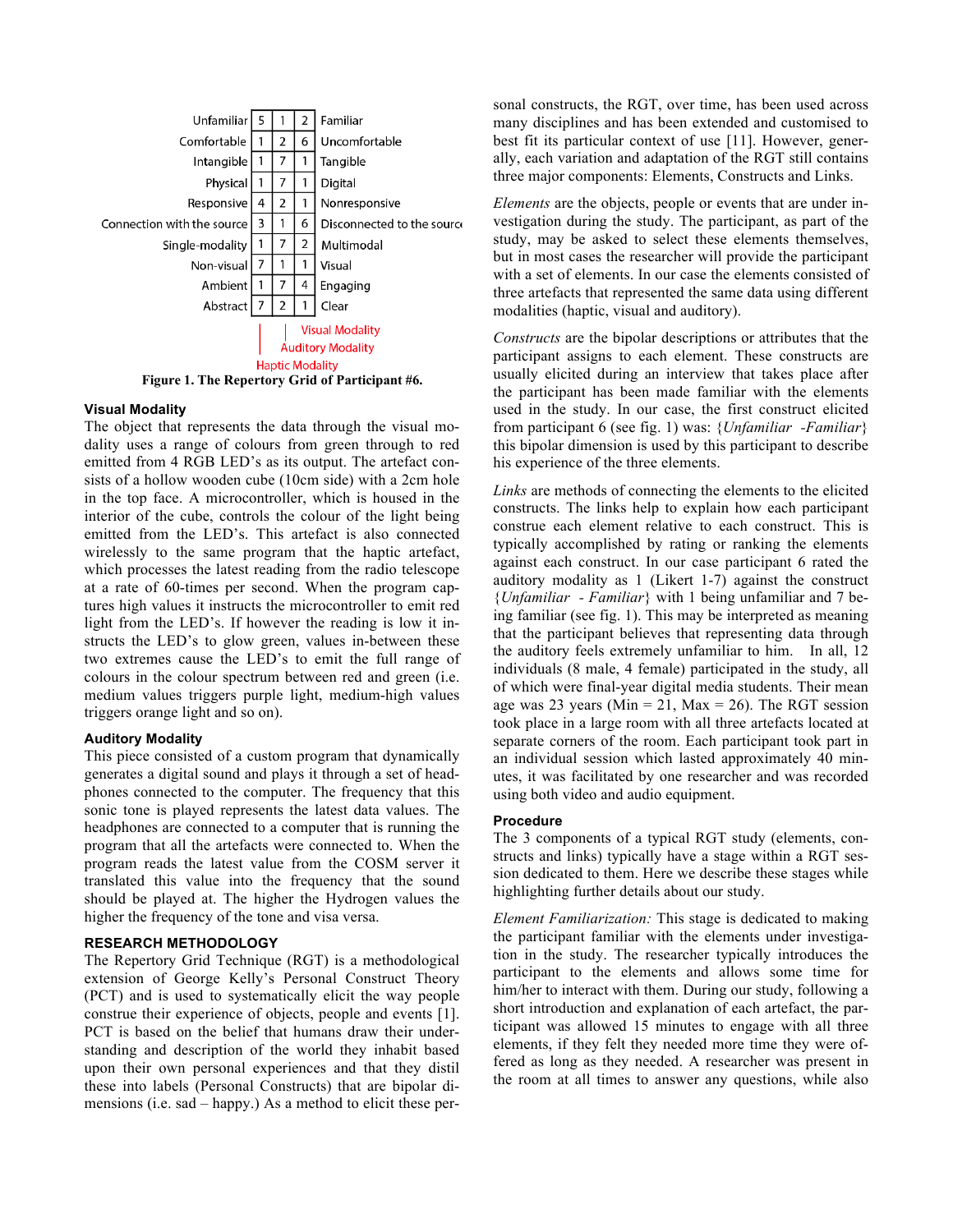encouraging the participant to move between all the elements and not to stay with one for too long.

*Construct Elicitation:* Following the familiarization stage the participant is typically interviewed to elicit their personal constructs. The method we used during this stage was the minimum-context triad form of construct elicitation. From the triad (three) of elements the participant was asked to describe how two elements are similar (convergent pole) but differs from the third (divergent pole) [4]. This continues until the participant is noticeable having difficulties in ascribing new and unique attributes to the elements. In cases where the participant finds it difficult to elicit less than five constructs the researcher would repeat some of the recorded constructs and ask the participant 'why' this attribute is important to them. This method, known as 'laddering', assisted the participant in defining the constructs further and in many cases led to new constructs being elicited. Once it became clear that the participant was no longer eliciting any further unique constructs the researcher moved the session into the next stage. Research has shown that typically the amount of constructs elicited during a RGT session range from  $5 - 17$  [4]. In the session we report here 10 personal constructs were elicited from the participant as shown in figure 1.

*Rating:* Typically the third and final stage of a RGT session is dedicated to linking the elicited constructs to the elements. This is done by rating or ranking each element until a full Repertory Grid (RepGrid) is produced. In our study the participant was presented with a printout of an empty grid, which consisted of the bipolar constructs displayed in the rows and the elements in the columns. The participant was asked to rate (likert 1-7) each element against the constructs so that 1 being the convergent pole (left) and 7 being the divergent pole (right). Once this has been completed the participant was asked to read over the grid and confirm that they agreed with it. The output from this stage is the Rep-Grid (see Fig. 1) it is this grid that is then analysed in the next part of the RGT study.

#### **GRID ANALYSIS AND DISCUSSION**

Once the constructs have been elicited and the RepGrid has been produced, it may be then analyzed using a range of quantitative or qualitative methods. Although we had 12 individual RepGrid's to analyse, the work presented here focused on just one grid as shown in figure 1. To analyze this we choose two methods: Cluster Analysis and the Principle Components Analysis (PCA). Cluster analysis uses FOCUS grids to show the highest possible correlation between constructs, this is done by reordering the rows and columns to produce a 'focused grid' that has the constructs that are statically similar placed beside each other. It also builds a dendrogram (tree diagrams) that illustrate the strength of these relationships, as shown in figure 2.

The Principle Components Analysis (PCA) generates a map representation of the data, as shown in figure 3, that allows you to see the relationship between constructs and elements



**Figure 2. The FOCUSed Grid of Participant #6.**

while also showing where clusters occur. Both of these are distance-based methods, as they expose the degrees of correlation between and among constructs and elements by calculating the statistical distance between them.

The analysis we present here is from a RepGrid that was elicited from participant #6 in the study, a 23 year-old male who is a final-year digital-media student. This participant was chosen at random to provide us with a exemplary grid to analyze, future work will examine all of the grids to expose any trends evident across the group. When we examine his FOCUS grid (Fig. 2) and apply a high cut-off point of 90% (i.e. we focused on associations statically higher than 90%) we can see two reasonably strong clusters:

- {Physical/Tangible/Multimodal/Engaging Digital/Intangible/Single-Modality/Ambient} (90%+)
- {Abstract/Non-visual Clear/Visual} (95%)

This means that the modalities he describes as " Physical" and "Tangible" have a propensity to be also described as "Multimodal" and "Engaging". Equally, this participant also sees modalities that are "Non-visual" as "Abstract". This may seem to point towards data, represented through visual modalities, being easier to understand than other non-visual modalities. However, we also can interpret from this grid that 'non-visual modalities', that are physical and tangible in nature, engage people more that those that are intangible such as the visual or auditory modality.

We can also see in his grid that he does not distinguish between the construct {Physical-Digital} and {Tangible-Intangible). Although there is nothing surprising about the similarity of these attributes, to distinguish these, we would need to re-interview the participant to further explore why he associates both of these constructs with the same elements, this may led to a redefinition of these constructs or indeed eliciting new set of constructs.

In participant #6's PCA grid (Fig. 3) the first component accounts for 67.3% of the variance and together with the second, 32.7%, it will identify 100% of the variance in the data. This is extremely high but not unexpected as there were only 3 elements used in the study so there was never going to be a large variance in the data. When we examine these two components we can interpret the first (x-axis,